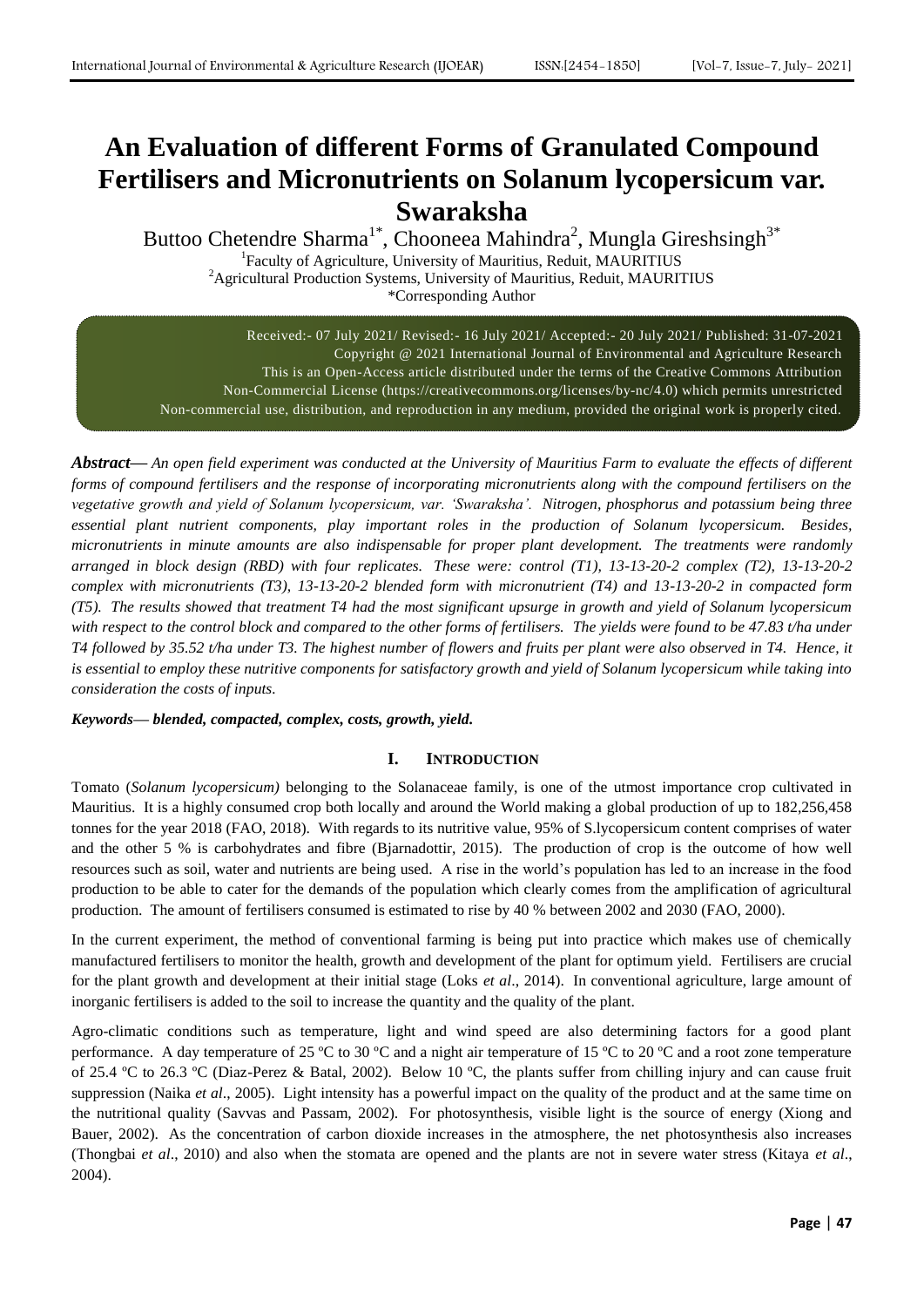Fertilisers are categorised mainly under macronutrients and micronutrients. In the farming context, nitrogen is the first primary macronutrient for plant growth and is needed in great amounts. It is absorbed as nitrate and ammonium ions (Forde and Clarkson, 1999). Nitrogen is important for the formation of amino acids, proteins and vitamins. The deficiency of nitrogen in plants causes poor growth and development of and causes young leaf blades to turn yellow or light green, die back on older leaves (Bianco *et al*., 2015).

De Groot *et al*., (2002) proclaimed that the rate of growth of S.lycopersicum expand rapidly with a high level of phosphorus. It promotes early root formation, growth and increase water-use efficiency (Grant *et al*., 2011). Deficiency of phosphorus include purple and red discoloration of leaf tips and margins, slender leaves, thin stalks, poor or no tillering and short internodes and finally poor growth (Kuo and Chiou, 2011). Potassium is the third macronutrient which is useful in carbohydrate breakdown and protein synthesis (Kadam *et al*., 2011) and also increases rate of photosynthesis (Battie-Laclau *et al*., 2014). A need in potassium can result in leaf wilt, distorted spindles, slim and short shoots. Gap analysis in the historical use of fertilisers revealed that no studies were conducted on the possible effects of different forms of compound fertilisers on a specific plant and the interest of incorporating microelements in the granules. Hence, it was hypothesized that the different forms of granulated compound fertiliers (13-13-20-2) would have no differences in plant development and yield of S.lycopersicum. The objectives of the experiment were to assess soil chemical parameters before and after experiment and to evaluate the effects of the different forms of compound fertilisers including micronutrients on S.lycopersicum

## **II. MATERIALS AND METHODS**

## **2.1 Site Description**

The field experiment was conducted on the University of Mauritius Farm (20°14'08.1"S, 57°29'26.6"E) located at Reduit during the summer season from October to January (2018-2019). The soil was prepared mechanically at a depth of 30 cm. Water was fed through sprinkler irrigation on a uniform basis.

## **2.2 Experimental design and data analysis**

The trial was carried out to evaluate the different forms of granulated compound fertilisers and micronutrients on *Solanum lycopersicum* var. *Swaraksha* on 20 sub-plots of land giving an area of 500 m<sup>2</sup>. The experiment was laid out on a completely randomised block design (RBD) with 5 replicates for each treatment and 4 blocks. The unit plot was 5.0 m by 2.8 m and would contain 20 *S.lycopersicum* plants. Statistical analysis was completed using Minitab 18® Statistical Software for Windows at 5% significance level by means of Tukey's Pairwise Comparisons. Plant height, leaf area and root dry matter content was modeled by using Microsoft Excel ® 2016.

# **2.3 Planting material**

A spacing of 1.0 m was maintained between two plants horizontally and 0.6 m vertically between seedling to seedling. About 4 weeks of age of the '*Swaraksha*' variety from Maxiplex Ltd were collected and were transplanted to the field at a planting density of 33,333 plants/ha followed by sprinkler irrigation. Cultural practices for weeding, fertiliser and pesticide application were followed as stated in Le Guide Agricole (2010) of the Food and Agricultural Research and Extension Institute (FAREI).

#### **2.4 Treatments**

There were 20 plots (4 blocks and 5 treatments) comprising of NPK fertilisers as follows:

| <b>TABLE 1</b>                               |  |  |  |
|----------------------------------------------|--|--|--|
| <b>TREATMENT ALLOCATIONS</b>                 |  |  |  |
| $T1 =$ Control (No fertiliser)               |  |  |  |
| $T2 = 13 - 13 - 20 - 2$ (complex)            |  |  |  |
| $T3 = 13-13-20-2$ (complex + micronutrients) |  |  |  |
| $T4 = 13-13-20-2$ (blended + micronutrients) |  |  |  |
| $T5 = 13 - 13 - 20 - 2$ (compacted)          |  |  |  |

The fertilisers were applied at 3 stages throughout the crop cycle namely at the date of transplantation, 3 weeks after transplantation and at the flowering stage. Composted cow manure was applied only at the transplanting stage.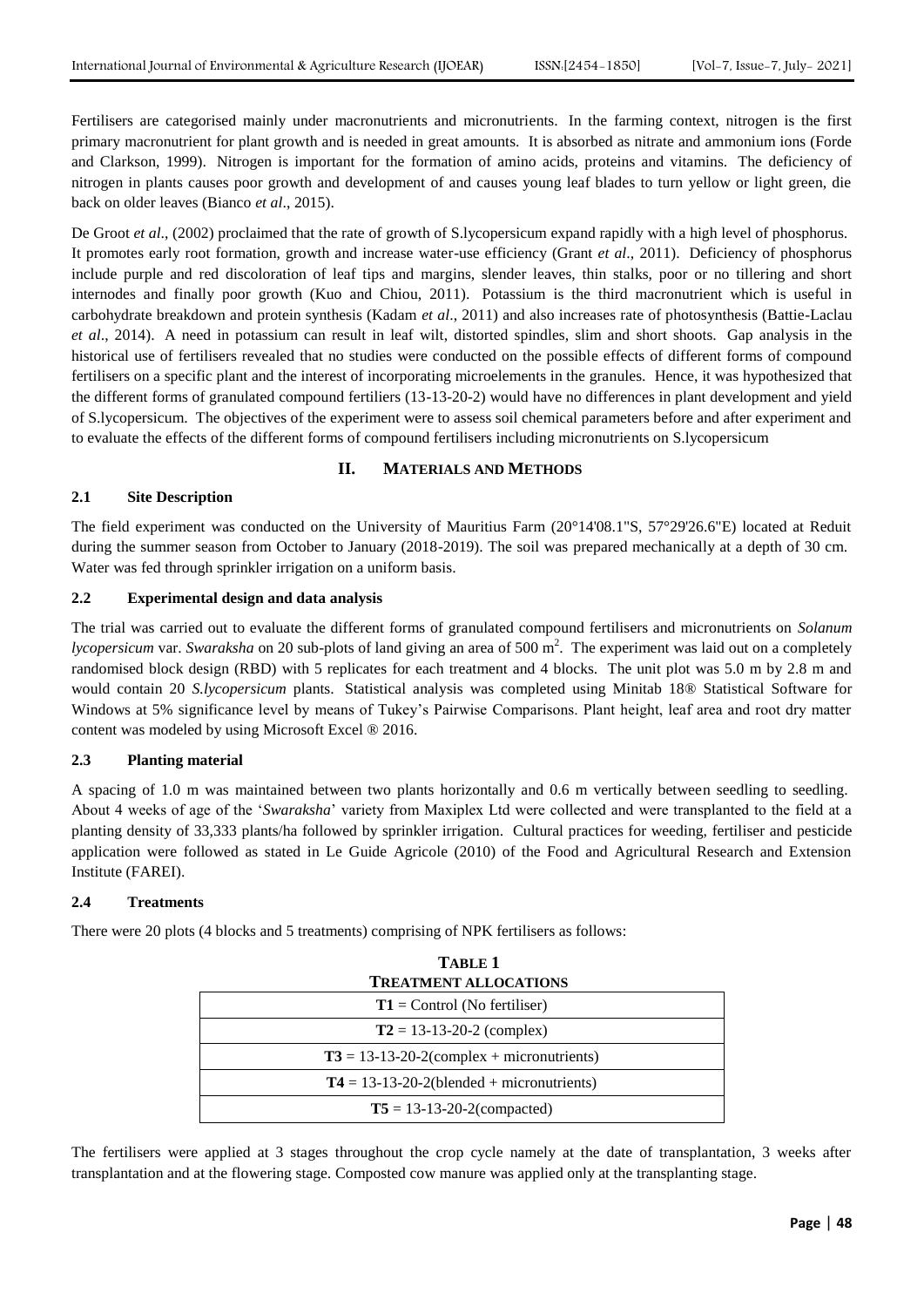| <b>Fertiliser used (13-13-20-2)</b> | Amount $(g)$ - per hole | Amount (kg) - total |  |
|-------------------------------------|-------------------------|---------------------|--|
| At transplantation                  | 24                      | 67.2                |  |
| 3 weeks after transplantation       |                         | 3.6                 |  |
| At flowering                        |                         | 3.6                 |  |
| <b>Manure</b>                       | 900                     | 360                 |  |

**TABLE 2 AMOUNT OF FERTILIZER AND MANURE USED AT DIFFERENT STAGES**

**TABLE 3 RATE OF APPLICATION OF 13-13-20-2 AT DIFFERENT STAGES OF THE GROWTH**

| A 111 01 M 1 DIVILLON OF AV 40 # 0 # 111 DH 1 DIADINI D'INODO OF THE ONO 0 TH |                   |                          |        |  |  |  |
|-------------------------------------------------------------------------------|-------------------|--------------------------|--------|--|--|--|
|                                                                               | Nutrients (Kg/ha) |                          |        |  |  |  |
| <b>Stages</b>                                                                 | IN                | $P_2O_5$                 | $K_20$ |  |  |  |
| At transplantation                                                            | 52                | 52                       | 80     |  |  |  |
| 3 weeks after transplantation                                                 | 39                | $\overline{\phantom{a}}$ | -      |  |  |  |
| At flowering                                                                  | 20                | 20                       | 30     |  |  |  |

## **2.5 Soil parameters analysis**

Soil sample at a depth of 30 cm were collected before conducting the experiment from the experimental field using Wmethod as illustrated by Mungla and Chooneea (2016). Soil pH, electrical conductivity, total nitrogen, total potassium and total phosphorus before and after the experiment were analysed.

# **2.6 Plant parameters analysis**

Physical plant analysis such as plant height, shoot and root dry matter content, root length, leaf area, harvestable and nonharvestable yield were recorded. Plant chemical analysis was also done by tagging the plants. Plant height was being monitored each week throughout the vegetative, flowering and fruiting stage to assess plant growth. The fruits were harvested when matured and ripened. The number of fruits per plant, weight per plant and yield were registered during harvest. Root length and leaf area were measured at the same time. Shoot and root dry matter content, root length and leaf area were also being supervised throughout the 3 stages upon uprooting, washed thoroughly with tap water first to remove the adhering soil and dust. They were dried first, oven dried at 70ºC to constant weight.

# **III. RESULTS AND DISCUSSION**

# **3.1 NPK concentrations in soil**

After the experiment, an increase in total nitrogen, total phosphorus, total potassium and electrical conductivity was noted.

The nitrogen content heightened from 3.55  $\pm$  0.127 mg/kg before plantation to 8.56  $\pm$  0.173 mg/kg after plantation. This increment can be justified by the administration of inorganic fertilisers as well as manure which was rich in organic matter; that is nitrogen. As the plant grows in size from the juvenile phase till the ageing phase, nitrogen in form of inorganic fertiliser is added at different phases namely at the transplantation day, three (3) weeks after transplantation week and lastly at the flowering stage in recommended doses which adds to the level of nitrogen in the soil. Nitrogen promotes rapid development, enhances fruit quality, and improves the foliage for photosynthesis. When the plant is mature enough, its roots' is far down the soil which boots up the uptake of Nitrogen (Leghari *et al*., 2016). This was similar to Afghan *et al*., (2005) who indicated that by making use of blended fertilisers has caused NPK levels to rise in sugarcane.

The amount of phosphorus level increased from 74.98 mg/kg at transplanting stage to 94.01 mg/kg post-transplanting. Phosphorus exhibits a noteworthy impact on the growth of the plant as a primary macronutrient (Radin and Eidenbock, 1984). To explain this increase in phosphorus level, it was related to its mobility in the soil, that is, phosphorus is relatively immobile in the soil. Very little amount inorganic phosphate travel through mass flow to the roots of plants and it provides in minute quantity as 1 to 5 % of the plant phosphorus requirement (Oliveira *et al*., 2010), hence more phosphorus remains in the soil for a longer time compared to nitrogen.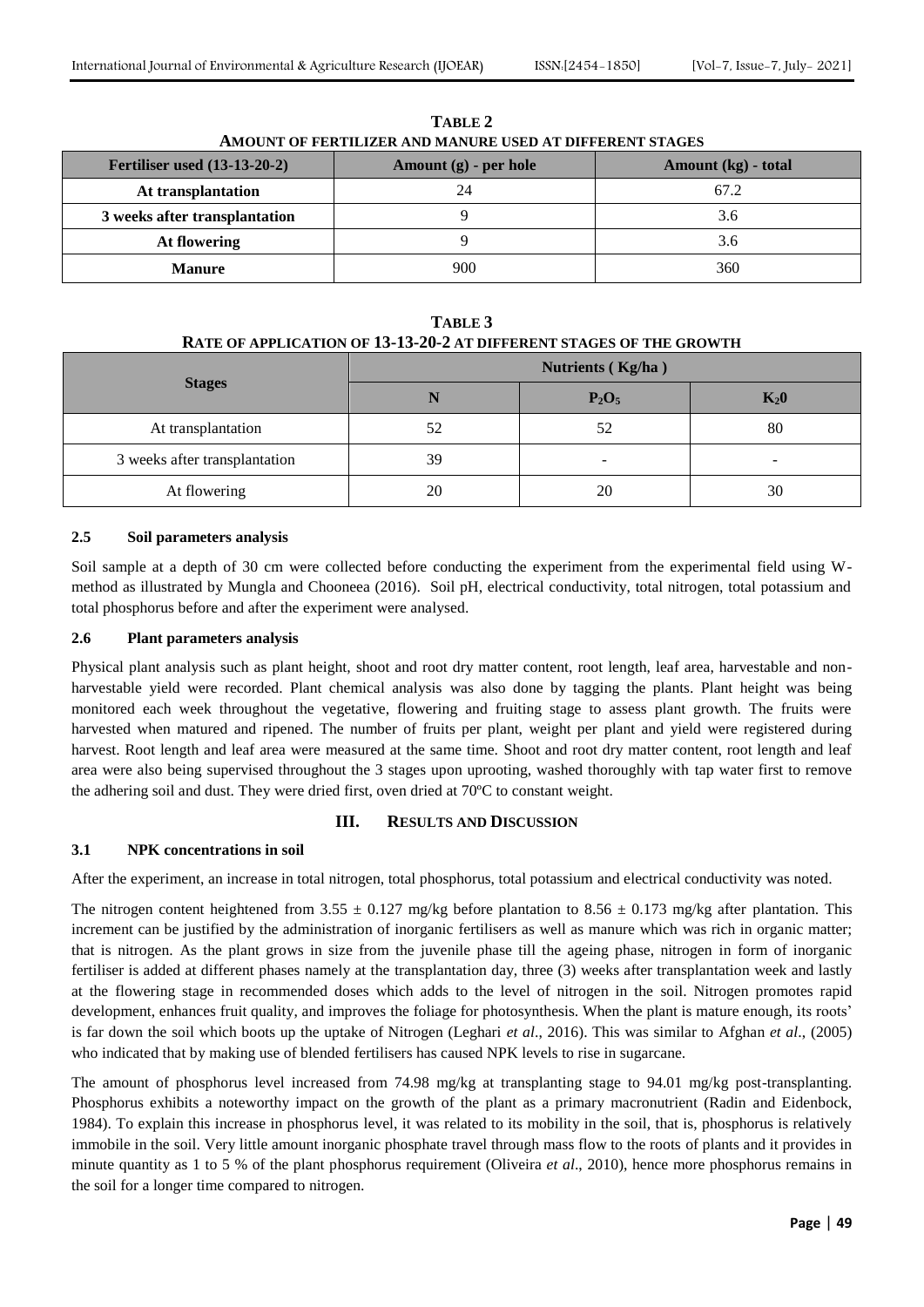Total potassium level in the soil improved by 4.86 mg/kg. In an experiment conducted by Hariprakash and Subramanian in 1991, higher amounts of potassium increased the yield of tomatoes and it was also noted that the quality of fruits was affected by potassium supply (Lester *et al.,* 2005). By comparing soil-applied fetiliser with foliar potassium application, the foliar application is a better point of view according to Jifon and Lester (2009) who claimed that productivity and quality of fruits can be upgraded. It is similar to the actual field experiment in a sense that blended, compacted and NPK granular coated with micronutrients fertilisers were used and the potassium level was augmented. It was somewhat contradictory to Fufa (2018) stating that high amount of potassium inorganic fertilisers did not show any changes to it's' growth and changes in fruit weight in chillies.

# **3.2 Plant height**

Plant height is one of the most important characteristics of tomato plant. The plant height of the tomato was measured 30 and 45 days after transplantation (DAT) of the tomato seedlings throughout the crop cycle and the results are presented in the histogram below



**FIGURE 1: Plant height at the different stages of growth.**

The mean plant height at the vegetative stage for T1, T2, T3, T4 and T5 was 34.69, 32.35, 28.68, 31.06 and 29.18 cm.

The mean plant height at the flowering stage for T1, T2, T3, T4 and T5 was 59.31, 54.14, 47.95, 61.48 and 55.71 cm.

The mean plant height for the fruiting stage for T1, T2, T3, T4 and T5 was 95.21, 86.70, 91.93, 97.15 AND 103.1 cm respectively.

Regarding the effect of different complex fertilisers on tomato plant height, the results of this experiment is in line with those obtained by Majumdar *et al.,* (2000) stating that potassium in the complex fertiliser strengthened the plant canopy and widened photosynthetic activity and therefore led to the growth of the plant.

#### **3.3 Shoot and root dry matter content**

Shoot dry matter content of tomato plants at fruiting stage revealed that plants treated with the blended, compacted and with micronutrients form of fertiliser had the highest shoot and root dry matter content. For the shoot biomass; at the vegetative stage it was optimum, 23.65 cm for the compacted form (T5), at the flowering stage, it was the highest for the control (T1), 35.53 cm and at the fruiting stage, it was the maximum for the blended form (T4), 50.83 cm. The increase in shoot biomass content from vegetative to the fruiting stage can be explained by Isitekhale *et al.,* (2013) stating that manure can be considered as a reservoir of the main macro elements and trace minerals. The General Linear Model revealed that the blocks did not differed statistically ( $p$ >0.05); while there was significant difference among the treatments ( $p$ <0.05) for the shoot biomass.

For the root biomass; at the vegetative stage and the flowering stage, it was optimum with the compacted form (T5), and at the fruiting stage, it was maximum with the control (T1). This increase can be related to the level of phosphorus in the soil. The movement of phosphorus to the root system occurs by diffusion with soil particles (Rahmatullah *et al.,* 1994). The root morphology of plants is such that it is crucial for absorbing dormant minerals such as Phosphorus (Zhu *et al.,* 2005). The diameter of the roots, root hairs affect the movement of Phosphorus in the soil (Aziz *et al.,* 2011). Root hairs improve the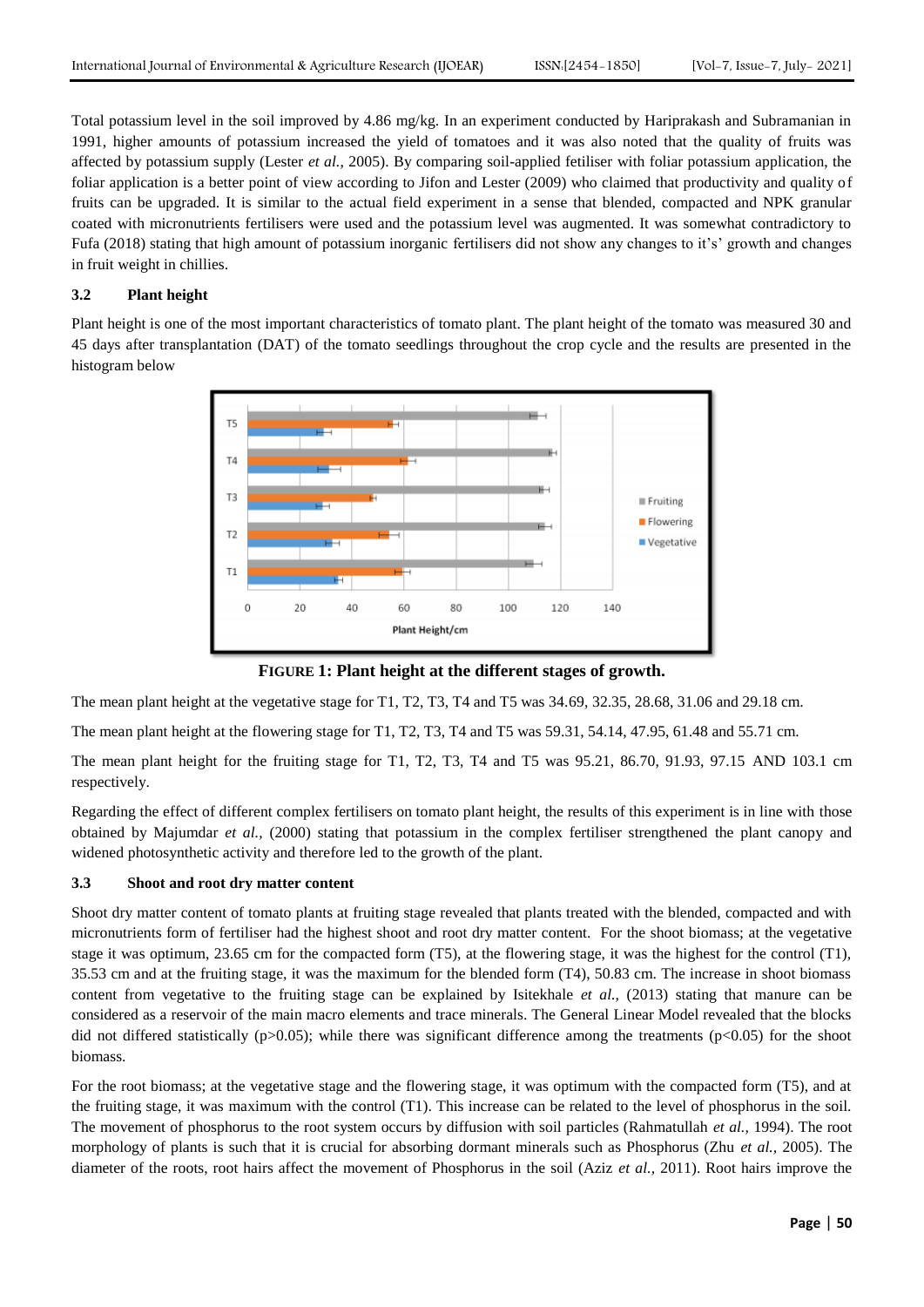potential of the roots to look for rhizosphere (small zones found in soil) for Phosphorus because of its high surface area of absorption (Hill *et al.,* 2010). There is statistically no difference between root dry matter content and treatment (p>0.05) and block ( $p > 0.05$ ).



**FIGURE 2: Root biomass at different stage of crop cycle**

## **3.4 Root length**

At the vegetative stage, the compacted form (T5) showed an increase in the root length with 24.25 cm. At the flowering and fruiting stage, the root length was the highest with the blended form of fertiliser (T4). There was no statistical difference in the length of the root for the five (5) treatments at the three consecutive phases of the growth cycle ( $p>0.05$ ); in the same way there was no statistically significant differences between the blocks (p>0.05).

T3 contained micronutrients. It demonstrated that in the vegetative stage, the trace element Zinc favored the production of the auxin precisely Indole Acetic Acid (IAA) (Marschner, 1995) to achieve its maximum length. Indole Acetic Acid is the predominant common auxin found in most of the plants and is allowed for all developmental practices like it initiates roots (Phillips *et al.,* 2011) and literally forms lateral roots in dicotyledonous plants such as tomatoes (McSteen, 2010).

## **3.5 Leaf area**

At the vegetative stage, plants treated with the 13-13-20-2 complex, T2 had the maximum leaf area. At the flowering and fruiting stage, the plants treated with the compacted form (T5) has the maximum leaf area. For the flowering stage, there was no significant difference among the block (p>0.05).

The maximum leaf area noted in this study was in Treatment 5. This finding agrees with the findings of Tabitha (2013) who studied on the effect of organic and inorganic fertilisers on growth and yield of amaranths who declared that basic ammonia or synthetic urea fertilisers has the tendency to initiate profuse growing of the plant that results in leaves of considerable size.



**FIGURE 3: Leaf area of tomato crop throughout crop cycle**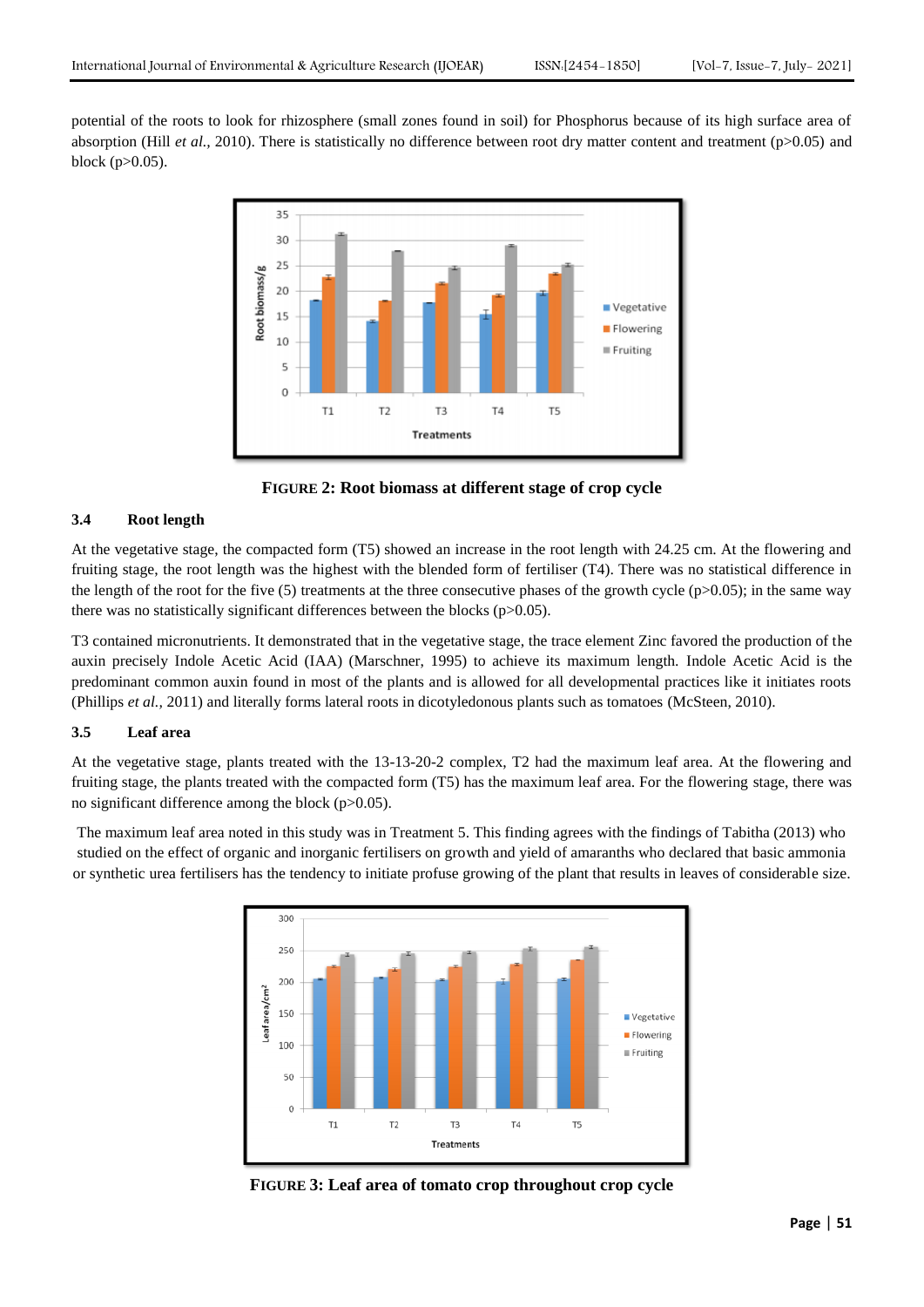# **3.6 Yield**

Number of fruits per plant is the most important yield attributing character of tomato plant and therefore, yield is the most important characteristics for the justification of the evaluation of different forms of complex fertilisers (13-13-20-2) on tomatoes. It was observed that the harvestable yield of tomatoes varied from 29.90 t/ha (T1) to 47.83 t/ha (T4) (Table 4).

| <b>Treatments</b> | Number of<br>flowers per<br>plant | Number of<br>fruits per plant | <b>Average fruit</b><br>weight/g | <b>Harvestable</b><br>Yield(t/ha) | Non-marketable<br>yield (t/ha) |
|-------------------|-----------------------------------|-------------------------------|----------------------------------|-----------------------------------|--------------------------------|
| T1                | 29                                | 20                            | 28.57                            | 29.90                             | 2.28                           |
| T2                | 18                                | 18                            | 29.52                            | 29.96                             | 1.88                           |
| T3                | 19                                | 16                            | 29.97                            | 35.52                             | 1.06                           |
| T <sub>4</sub>    | 25                                | 23                            | 30.11                            | 47.83                             | 2.33                           |
| T5                | 19                                | 19                            | 28.15                            | 33.36                             |                                |

**TABLE 4 YIELD ATTRIBUTES OF DIFFERENT TREATMENTS**

The yield with blended form of fertiliser could be linked due to sulfur presence (Fufa, 2018). As stated by Fufa (2018) applying NPK granular fertilisers, it could improve the growing characteristics which might be due to improved photosynthesis and other chemical reactions which consequently raises the plant biomass and is also accountable for cell differentiation.

Fayera *et al.*, (2014) claimed that the use of trace elements together with blended fertiliser can refine the concentration of the nutrient, nutrient uptake and therefore a better yield. It was advocated probably boron is crucial at the flowering stage and during the formation of tomato fruits (Naz *et al.,* 2012).

As blended fertiliser (T4) is a mixture of 13 % nitrogen as urea, 13 % phosphorus as TSP and 20 % potassium as muriate of potash, it might have helped to achieve the highest yield. Three (3) sources of N, P and K were mixed together but in separated granules, the solubility of these granules at different stages could have made the proper nutrients available to the plants as compared to compacted and complexed granules, which might require more water to dissolve the nitrogen and other elements. This actual statement is further supported by the fact that a higher plant height was measured under same treatment and foliage which is directly linked with supply of nitrogen for foliage development.

In addition, the use of blended form of fertiliser applied, coupled with the benefits of micronutrients might have resulted in uneven and excessive granules of potassium in the form of MOP to the plants, which in turn led to higher amount of potassium available to the plants, hence increasing the yield.

# **IV. CONCLUSION**

This work shows that inorganic complex fertiliser (13-13-20-2) under all its forms significantly affected the parameters like plant height, shoot and root biomass, root length, leaf area and leaf area. Moreover after the experiment, an increase in the NPK content was observed as compared with the untreated plots. Throughout the years, fertilisers have been changing in terms of structure, formulations. Although it was often refuted for it unevenness, blended fertiliser, could reduce the fertiliser cost and at the same time increase productivity to match the use of compacted and complexes. Moreover, trace elements also played an important role and have cause to have a yield of 35.52 t/ha and 47.83 t/ha. Farmers should consider well before purchasing fertilisers since it constitute quite a reasonable expenditure in the cost of production. Blended synthetic nutrients are primordial as it has a high degree of fertiliser use efficiency. Therefore, by this experiment, it can be concluded that if different forms of granular NPK fertilisers are to be used for a crop production, the blended mode one will function better than any other granular NPK fertilisers and will yield will be higher.

# **COMPETING INTEREST**

The author has declared that no competing interest exists.

# **REFERENCES**

[1] **Food and Agriculture Organization (FAO) of the United Nations (2000).**Fertilizer requirements in 2015 and 2030. FAO, Rome. [Online] Available at: http://www.fao.org/tempref/agl/agll/docs/fertreqrev.pdf [Accessed10 Mar. 2019].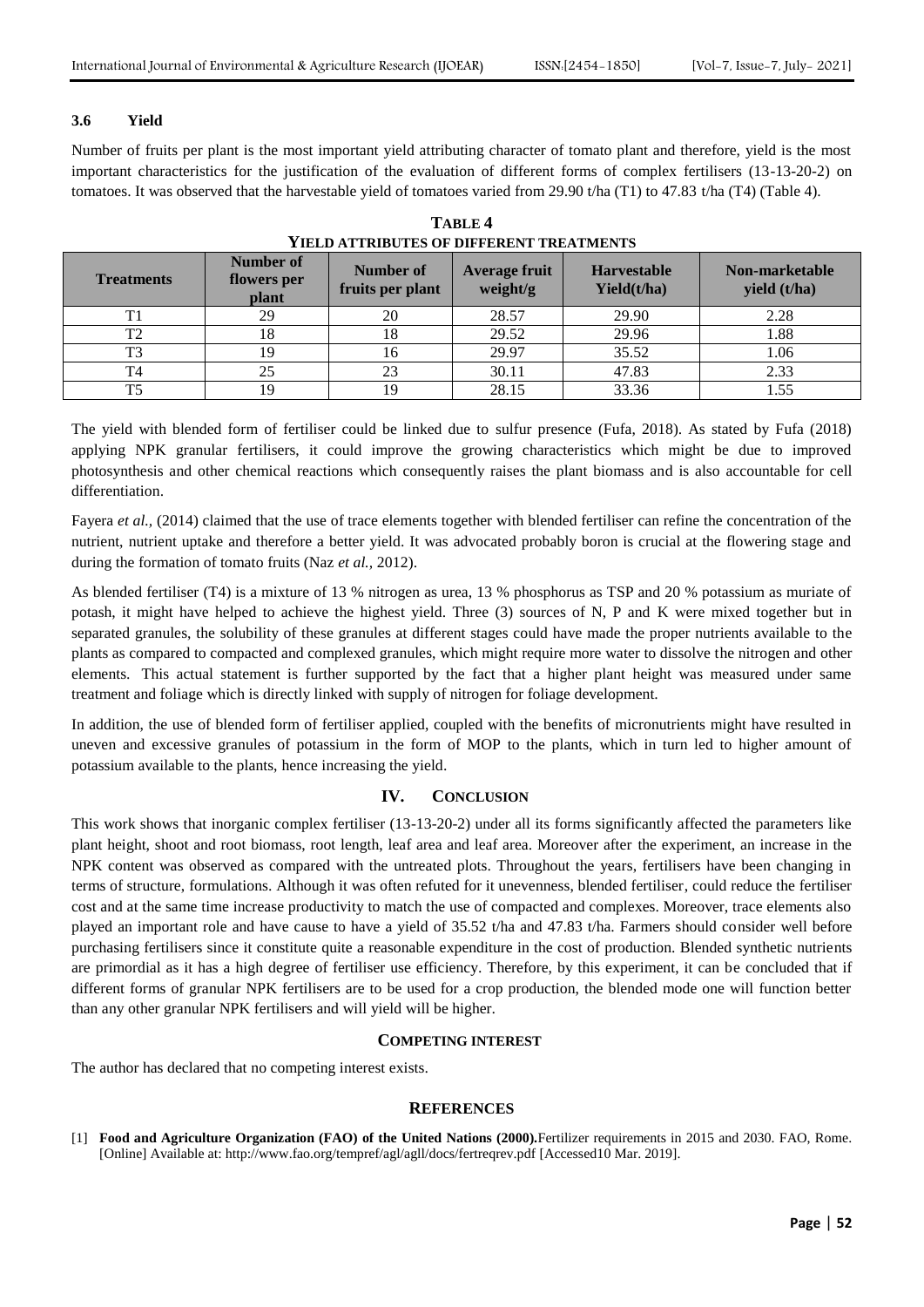- [2] **Loks, N.A., Manggoel, W., Daar, J.W., Mamzing, D. and Seltim, B.W., (2014).** The effects of fertilizer residues in soils and crop performance in northern Nigeria: a review. International Research Journal of Agricultural Science and Soil Science, 4(9), pp.180-184.
- [3] **Bjarnadottir, A. (2015).** Tomatoes 101: Nutrition Facts and Health Benefits. [Online]. Healthline. Available at: https://www.healthline.com/nutrition/foods/tomatoes [Accessed 10Mar. 2019].
- [4] **Díaz-Pérez, J.C. and Batal, K.D., (2002).** Colored plastic film mulches affect tomato growth and yield via changes in root-zone temperature. Journal of the American Society for Horticultural Science, 127(1), pp.127-135.
- [5] **Naika, S., van Dam, B., Goffau, M.D., and van Lidt de Jeude, J. (2005).** Cultivation of tomato: Production, processing and marketing. Agromisa/CTA.
- [6] **Savvas, D. and H.C. Passam. (2002).** Hydroponic production of vegetable and ornamentals. Embryo Publications,Athens, Greece.
- [7] **Xiong, J. and Bauer, C.E., (2002).** Complex evolution of photosynthesis. Annual review of plant biology, 53(1), pp.503-521.
- [8] **Thongbai, P., Kozai, T. and Ohyama, K., (2010).** CO2 and air circulation effects on photosynthesis and transpiration of tomato seedlings. ScientiaHorticulturae, 126(3), pp.338-34
- [9] **Kitaya, Y., Shibuya, T., Yoshida, M. and Kiyota, M., (2004).** Effects of air velocity on photosynthesis of plant canopies under elevated CO2 levels in a plant culture system. Advances in space research, 34(7), pp.1466-146
- [10] **Forde, B.G. and Clarkson, D.T., (1999).** Nitrate and ammonium nutrition of plants: physiological and molecular perspectives. In Advances in botanical research (Vol. 30, pp. 1-90). Academic Press.
- [11] **Bianco, M.S., CecílioFilho, A.B. and de Carvalho, L.B., (2015).**Nutritional status of the cauliflower cultivar 'Verona'grown withomission of out added macronutrients. PloS one, 10(4),p.e0123500.
- [12] **De Groot, C.C., Marcelis, L.F., van den Boogaard, R. and Lambers, H., (2002).** Interactive effects of nitrogen and irradiance on growth and partitioning of dry mass and nitrogen in young tomato plants. Functional Plant Biology, 29(11), pp.1319-1328.
- [13] **Grant, C.A., Flaten, D.N., Tomasiewicz, D.J. and Sheppard, S.C., (2001).** The importance of early season phosphorusnutrition. Canadian Journal of Plant Science, 81(2), pp.211-224.
- [14] **Kuo, H.F. and Chiou, T.J., (2011).** The role of microRNAs in phosphorus deficiency signaling. Plant physiology, 156(3), pp.1016- 1024.
- [15] **Kadam, A.S., Wadje, S.S. and PATIL, R., (2011).** Roll of potassium humate on growth and yield of soybean and black gram. International J. Pharama Biol. Sci, 1, pp.243-246.
- [16] **Battie-Laclau P, Laclau JP, Beri C, Mietton L, Muniz MRA, Arenque BC, de Cassia PM, Jordan-Meille L, BouilletJP,Nouvellon Y., (2014).** Photosynthetic and anatomical responses of Eucalyptus grandis leaves to potassium and sodium supply in afield experiment. Plant, Cell & Environment, 37(1), pp.70-81.
- [17] **Warington, K., (1923).** The effect of boric acid and borax on the broad bean and certain other plants. Annals of Botany, 37(148), pp.629-672.
- [18] **Xu, G., Magen, H., Tarchitzky, J. and Kafkafi, U., (1999).** Advances in chloride nutrition of plants. In Advances in Agronomy (Vol. 68, pp. 97-150). Academic Press.
- [19] **White, P.J. and Broadley, M.R., (2001).** Chloride in soils and its uptake and movement within the plant: a review. Annals of botany, 88(6), pp.967-988.
- [20] **Hazera, (2019).** 'Deficiency Symptoms in Tomatoes Crops' Hazera U.S.A. [online] Available at: <https://www.hazera.us.com/deficiency-symptoms-in-tomatoescrops/> [Accessed 26 Feb 2019].
- [21] **Hossain, M.A., Piyatida, P., da Silva, J.A.T. and Fujita, M., (2012).** Molecular mechanism of heavy metal toxicity andtolerance in plants: central role of glutathione in detoxification ofreactive oxygen species and methylglyoxal and in heavy metal chelation. Journal of Botany, 2012.
- [22] **Curie, C. and Briat, J.F., (2003).** Iron transport and signaling in plants. Annual Review of Plant Biology, 54(1), pp.183-206.
- [23] **Puig, S., Askeland, E. and Thiele, D.J., (2005).** Coordinated remodeling of cellular metabolism during irondeficiency through targeted mRNA degradation. Cell, 120(1), pp.99-110.
- [24] Adamski, J.M., Danieloski, R., Deuner, S., Braga, E.J., de Castro, L.A. and Peters, J.A., (2012). Responses to excess iron in sweet potato: impacts on growth, enzyme activities, mineral concentrations, and anatomy. Actaphysiologiaeplantarum, 34(5), pp.1827-1836.
- [25] **Tripathi, D.K., Singh, S., Singh, S., Mishra, S., Chauhan, D.K. and Dubey, N.K., (2015).** Micronutrients and their diverserole in agricultural crops: advances and future prospective. Actaphysiologiaeplantarum, 37(7), p.139.
- [26] **Millaleo, R., Reyes-Díaz, M., Ivanov, A.G., Mora, M.L. and Alberdi, M., (2010).** Manganese as essential and toxic element for plants: transport, accumulation and resistance mechanisms. Journal of soil science and plant nutrition, 10(4),pp.470-481.
- [27] **Lidon, F.C., Barreiro, M.G. and Ramalho, J.C., (2004).** Manganese accumulation in rice: implications for photosynthetic functioning. Journal of Plant Physiology, 161(11), pp.1235-1244
- [28] **Kaiser, B.N., Gridley, K.L., Ngaire Brady, J., Phillips, T. and Tyerman, S.D., (2005).** The role of molybdenum in agriculturalplant production. Annals of botany, 96(5), pp.745-754.
- [29] **Chen, G., Nian, F., Wang, Y. and Xu, F., (2004).** Effect of B, Mo on fatty acid component of Brassica napus. Chinese journal of oil crop sciences, 26(2), pp.69-71.
- [30] **Gupta, U.C., (1997).** Soil and plant factors affecting molybdenum uptake by plants.
- [31] **Hewitt, E.J. and Bolle-Jones, E.W., (1952).** Molybdenum as a Plant Nutrient: II. The Effects of Molybdenum Deficiency on Some Horticultural and Agricultural Crop Plants in Sand Culture. Journal of Horticultural Science, 27(4), pp.257-265.